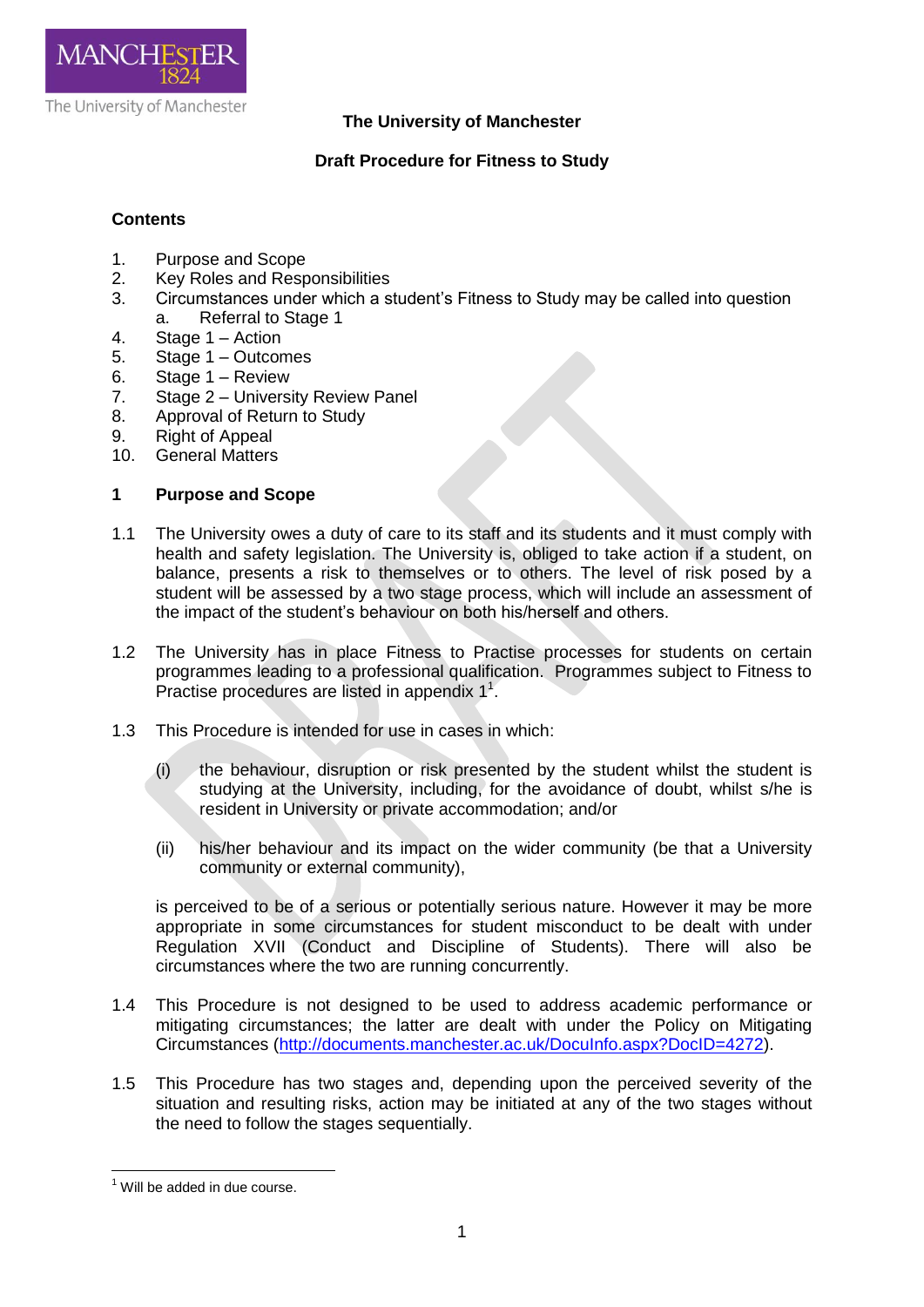## **2 Key roles and Responsibilities**

- 2.1 When a student's fitness to study is called into question under this Procedure, the School<sup>2</sup> affected must identify a member of academic staff who will be responsible for taking the Fitness to Study case forward (**"Fitness to Study Officer"**) 3 , who should be the Head of School, or one of their senior members of staff within the School. The Fitness to Study Officer will be closely involved throughout the implementation of this Procedure and will be a key point of contact for the student.
- 2.2 The Division of Student Life oversees the operation of this Procedure, seeking advice and support from the Counselling Service, Disability Advisory and Support Service, Occupational Health Service, the Office of the General Counsel and, where appropriate, other representatives from the student's School, Residential Services, Security Services and/ or any other individual who may be deemed appropriate.
- 2.3 The Director of Student Life is the owner of the Procedure and is responsible for decisions under stage 1 of this Procedure.

### **3 Circumstances under which a student's fitness to study may be called into question**

- 3.1 A student's fitness to study may be brought into question through a wide range of circumstances, which include, but are not restricted to, the following:
	- (i) serious concerns are raised by a third party (e.g., housemate, colleague, placement provider, medical professional) which indicate a need to address a student's fitness to study;
	- (ii) the student has informed the University of problems and/or has provided information which indicates that there is a need to address his/her fitness to study;
	- (iii) the student's behaviour and/or disposition indicates that there may be a need to address and/or diagnose underlying mental or physical health problems;
	- (iv) the student has demonstrated behaviour which would normally be dealt with as a disciplinary issue, but is considered to be as a result of an underlying mental and/or physical health condition;
	- (v) the student's academic performance or his/her behaviour is a cause for concern and is thought to be as a result of an underlying mental and/or physical health condition; and/or
	- (vi) the student's behaviour is having a significant impact on others.

#### **a. Referral to Stage 1**

3.2 It is expected that Stage 1 of this Procedure will be implemented once support has been explored within the School, overseen by the School Fitness to Study Officer. The

 2 Additional wording may be required to cover incoming Study Abroad students who are overseen by the International Programmes Office rather than a specific School.

<sup>3</sup> This terminology is not fixed at this time. The expectation is that such cases would normally be handled by an academic with an existing role within the School (e.g. Director of UG Studies or PGR Director) who would already have had some involvement in the case.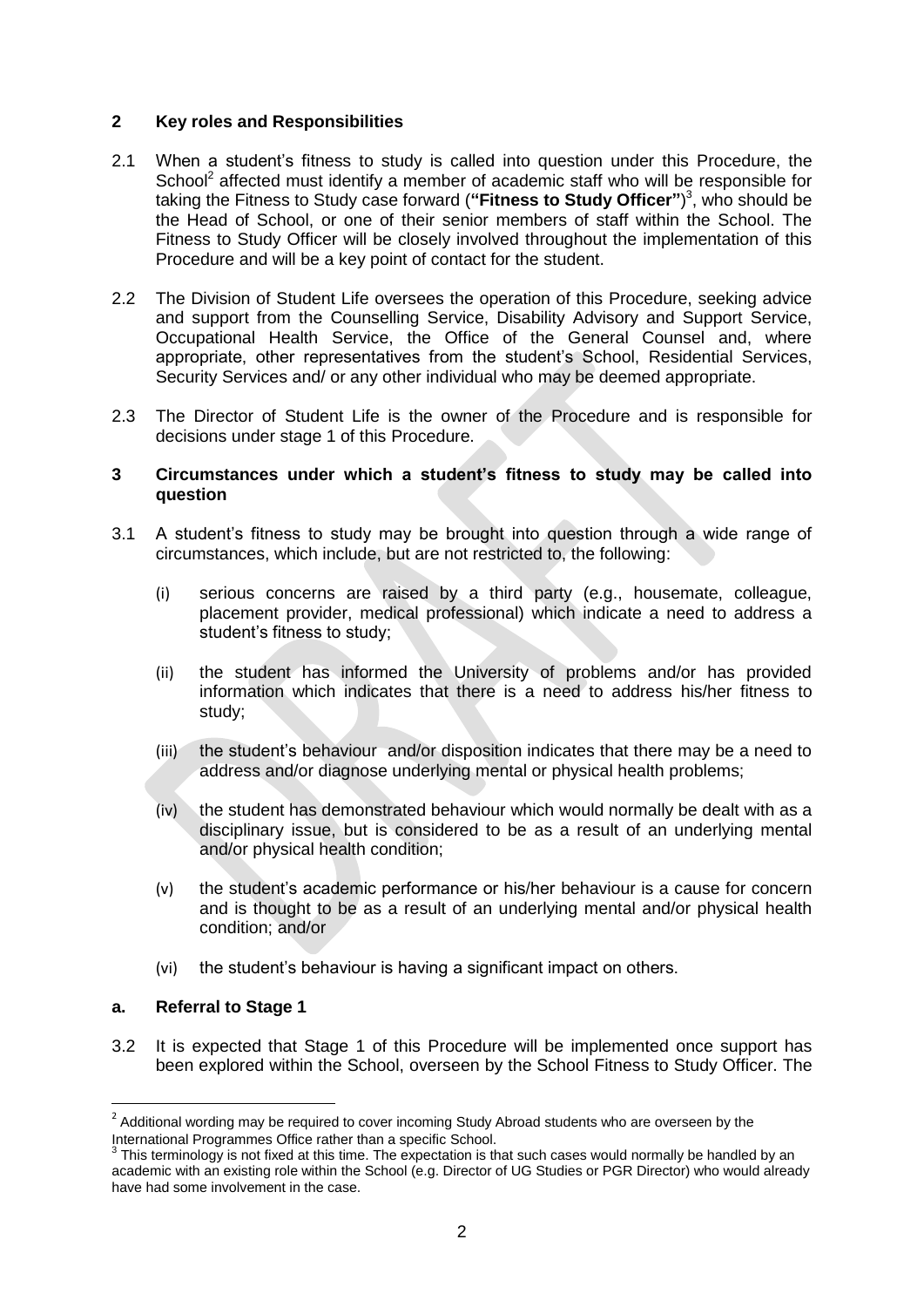Procedure for Supporting Study can be found at: XXXXX. The Director of Student Life can enable a case to be considered directly under the Procedure for Fitness to Study, though, if the circumstances warrant it and urgent action is required.

- 3.3 During the referral process, the Fitness to Study Officer should explain to the student that concerns about their fitness to study have arisen. It should be explained that referral to stage 1 has been recommended because the student is or has been unwilling to co-operate with support provided by the School, or if the case is considered too serious to be dealt with at School level.
- 3.4 The conversation should be approached in a supportive and understanding fashion. The student should be made aware of the precise nature of the behaviour and/ or concerns that have resulted in the referral to Stage 1 of this Procedure. The student should be:
	- (i) encouraged to co-operate fully with the Procedure;
	- (ii) explain his/her own view of the matter; and
	- (iii) referred to the Division of Student Life through the Director of Student Life.

The discussion should culminate with the student having a clear understanding of why they have been referred to Student Life under this Procedure and the School should carefully document the reasons for referral and support offered to date on the student's personal file.

## **4 Stage 1 – Action**

- 4.1 The decision to invoke Stage 1 will be taken by the Director of Student Life, under advice from colleagues in the Division of Student Life, in liaison with the School Fitness to Study Officer.
- 4.2 Once the decision has been made to invoke Stage 1 of this Procedure, a meeting will be convened, chaired by the Director of Student Life and attended by colleagues from within the Division of Student Life and the School Fitness to Study Officer.
- 4.3 The student will normally be given at least 10 working days' notice of the meeting and will be informed of its purpose along with any documents to be considered at the meeting. The student will be asked to provide, at least 5 working days before the meeting, any documents s/he wishes to be considered.
- 4.4 The student may be accompanied at the meeting by a Students' Union representative, a fellow student or a member of staff of his/her choosing.
- 4.5 Should a student decide not to participate, the meeting will normally proceed in his/her absence.
- 4.6 The meeting is convened in order for Student Life to assess the health of the student and suggest arrangements to further support the student, to address his/her behaviour appropriately and set up formal review mechanisms. During the meeting, Student Life will consider:
	- (i) the nature and extent of any medical condition from which the student may be suffering;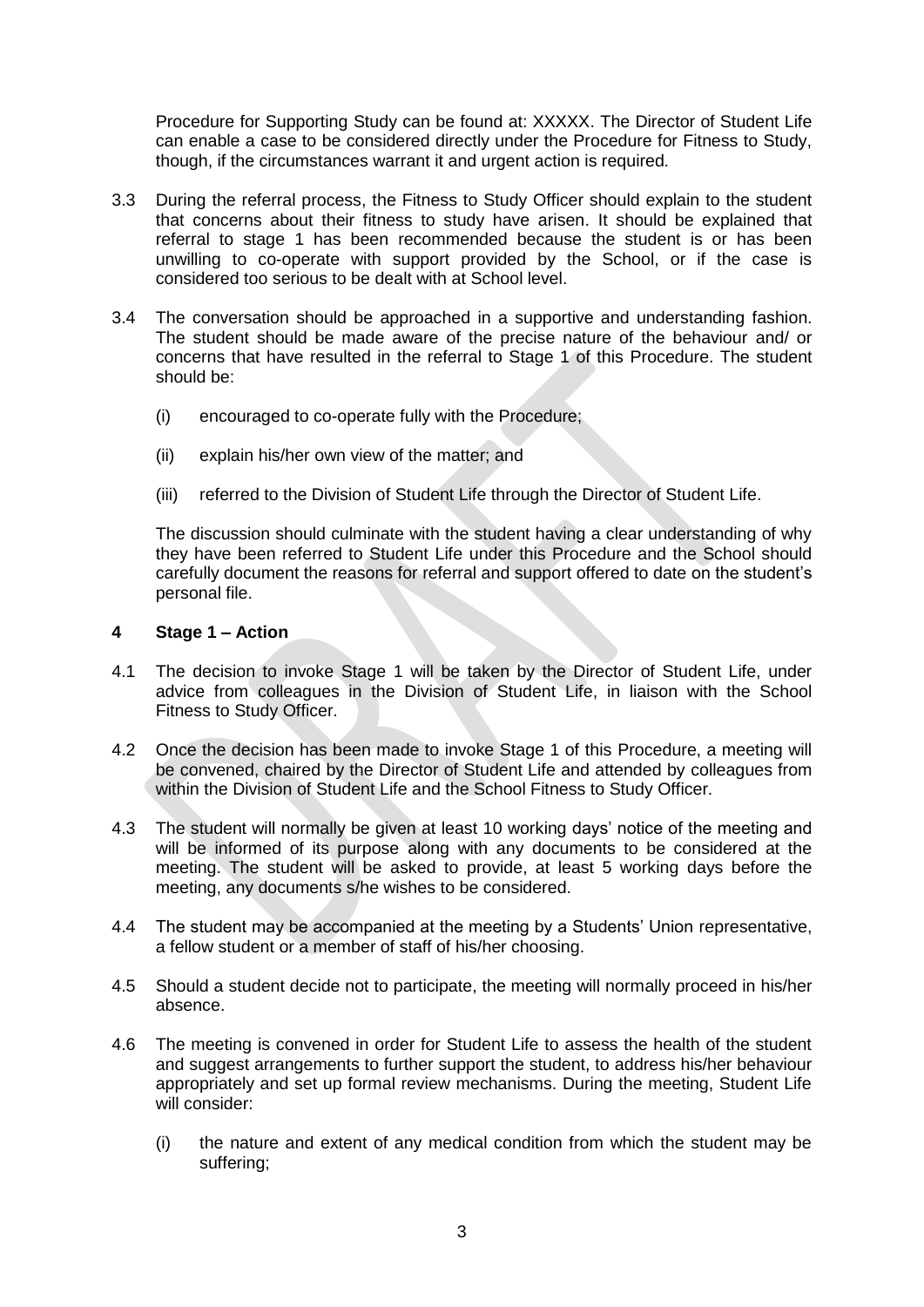- (ii) the prognosis of such a condition and its implications for the student;
- (iii) the extent to which any condition may affect his/her fitness to study and manage the demands of student life;
- (iv) any impact that the condition may have on, or risk it may pose to, others;
- (v) whether any additional steps should be taken by the University to enable the student to study effectively; and
- (vi) whether the student will require any ongoing medical treatment or support.
- 4.7 Where necessary, additional specialist advice and/or an opinion from the student's own GP or specialist may be sought by the Director of Student Life and the student will be asked to sign a consent form to authorise disclosure of the results of the assessment to relevant individuals involved in the process.
- 4.8 Should the student refuse to participate in a medical assessment, the University may continue the process under this Procedure based on the information already in its possession or use another appropriate means to address the issue. The student should be informed of this and of any potential consequences, for example, that a decision may be made under this Procedure without full medical information, or that the matter may be escalated to Stage 2 of this Procedure due to a lack of engagement by the student. The student's refusal to participate in the medical assessment, and any potential consequences, will be recorded on the student's personal file.
- 4.9 Those present at the meeting will have the discretion to consider the issues as they see fit. This may include calling witnesses and making further enquiries to assist their deliberations.
- 4.10 The final decision shall be that of the Director of Student Life, having taken advice from colleagues within Student Life and taking account of the views of any other individual he/ she deems appropriate.
- 4.11 A record of the discussions, and any actions agreed with the student, should be made by the Director of Student Life and sent to the student within 10 working days of the date of the meeting by way of an outcome letter. The student will be asked to agree to the record of the discussions and any actions attributed and to respond to this effect within 10 working days of receipt. A copy will be sent to the School Fitness to Study Officer and kept on the student's personal file.

# **5 Stage 1 – Outcomes**

- 5.1 It is intended that the outcome of the meeting will be that:
	- (i) the student is fully aware of the nature of the concerns which have been raised;
	- (ii) the student's views are heard and taken account of;
	- (iii) a way forward is discussed and agreed; and
	- (iv) the student is fully aware of possible outcomes if the concerns persist.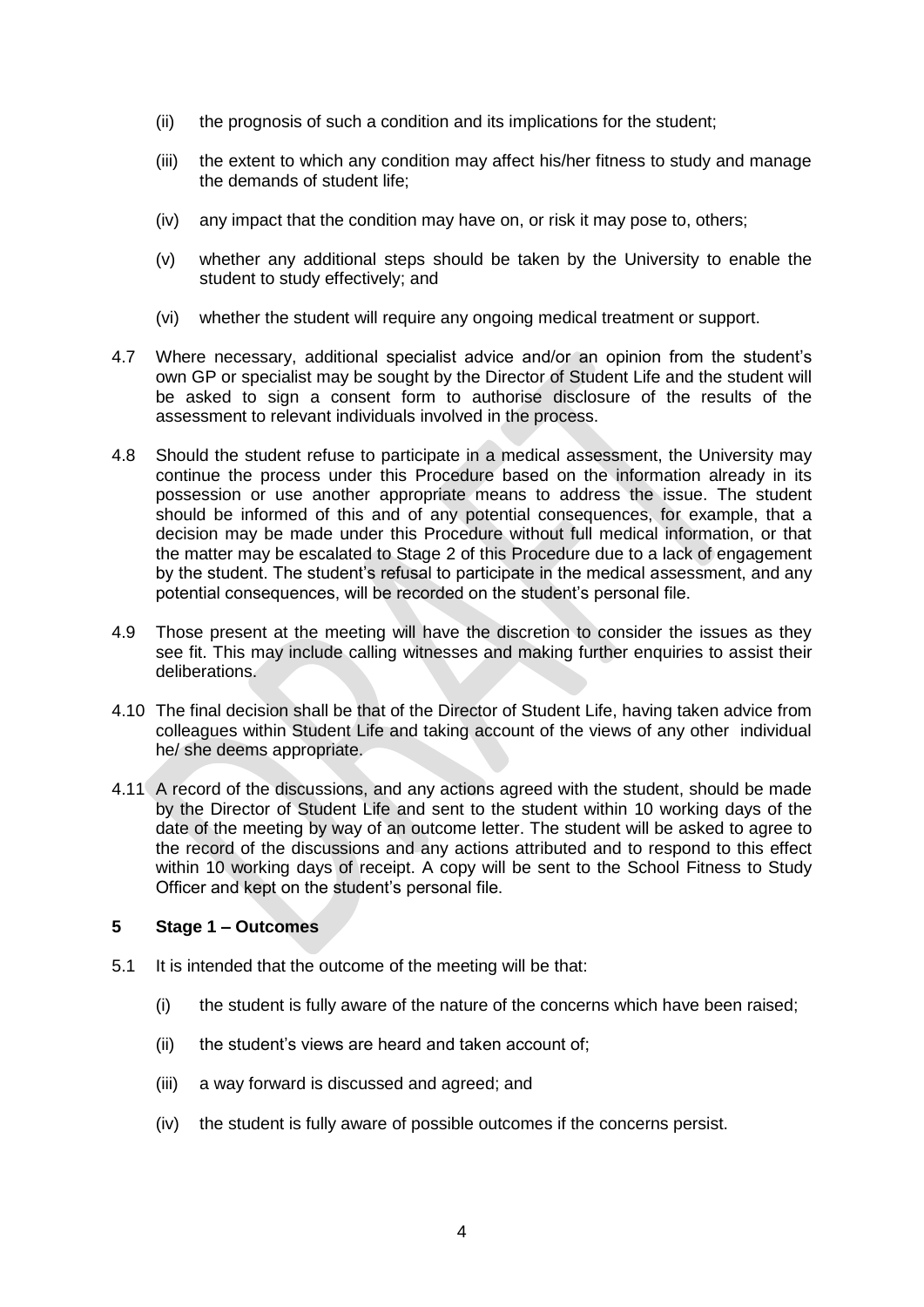- 5.2 Following consideration of all the evidence, the Director of Student Life may recommend:
	- (i) no further action is required;
	- (ii) that the Director of Student Life, in liaison with the School Fitness to Study Officer, should monitor the student's health for a specified period of time. To enable such monitoring, an action plan shall be agreed with the student to outline any steps that the student will need to take and/or any support to be provided to the student to address the concerns identified. Any action plan will be reviewed on a regular basis by the Fitness to Study Officer in consultation with the student. The student will be informed that any breach of the action plan will normally result in his/her fitness to study being considered further under stage 2 of this Procedure;
	- (iii) where a student is in University accommodation, the student may be moved to another hall (if appropriate) or may be asked to leave University accommodation;
	- (iv) the student's studies should be interrupted for an agreed period of time; and/or
	- (v) the case should be referred for consideration under Stage 2 of this Procedure. This will only be appropriate in the most serious of cases, for example, where the student may pose a serious risk to the health and safety of him/herself and/or others, and it is thought that suspension, or exclusion, of the student may be necessary, or where the student has not agreed to a recommended course of action proposed as a result of a Stage 1 meeting.

### **6 Stage 1 – Review**

- 6.1 A review period should be agreed at the meeting, to allow the student to consider his/her behaviour and seek further advice and support as necessary. At the end of the review period, a follow up meeting should be arranged between the student and the Director of Student Life, or nominee.
- 6.2 If the concerns have been addressed appropriately, this will be noted and no further action taken. If the concerns have not been fully addressed, then:
	- 6.2.1 meetings with the School Fitness to Study Officer may be scheduled to ensure that appropriate support to study continues to be provided at School level; and/or
	- 6.2.2 the Director of Student Life may:
		- (i) set a further review period; and/or
		- (ii) recommend that the case be progressed to Stage 2 of this Procedure as appropriate.
- 6.3 If a student is unable or unwilling to co-operate with this stage, s/he should be informed by the Director of Student Life that action under Stage 2 of the Procedure will be taken.
- 6.4 The outcome of the review should be sent to the student within 5 working days of the date of the end of the review period in the form of a letter. The student will be asked to agree the record and any actions attributed and respond to that effect within 5 working days of receipt. A copy will be kept on the student's personal file.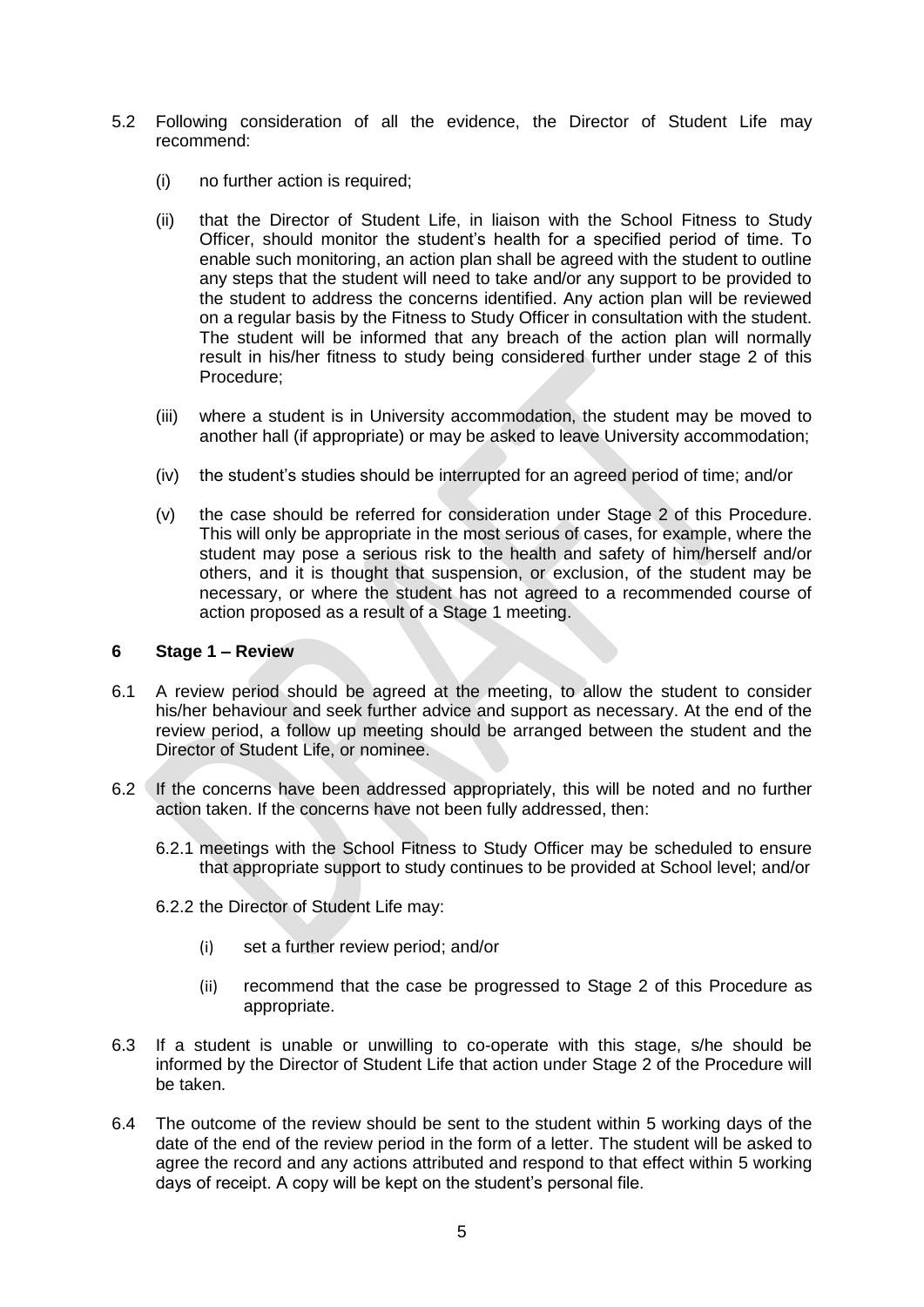# **7 Stage 2 – University Fitness to Study Review Panel**

- 7.1 Stage 2 of this Procedure will only be implemented following a referral from Stage 1, by the Director of Student Life if:
	- (i) if the initial concerns raised about a student are sufficiently serious to warrant suspension or exclusion - for example, if the student poses a potential threat to the health and safety of him/herself or others, or disruption to the University;
	- (ii) the student is unwilling to co-operate with Stage 1;
	- (iii) the action taken under Stage 1 has not remedied the identified behaviours; or
	- (iv) the student's condition deteriorates to such an extent during the earlier stage of this Procedure that, in the best interests of the student or others, it is felt appropriate to escalate the case.
- 7.2 The Chair, who should normally be a member of the University's Senior Leadership Team, should initially consider whether interim suspension of the student, pending further action, is appropriate, including from University accommodation. If it is felt necessary, the Chair should refer the matter to the President and Vice Chancellor (refer to procedure here XXXX).
- 7.3 The Chair will then convene a Review Panel ("FtS Review Panel"). The FtS Review Panel will normally comprise the Chair, the Director for the Student Experience and the Head of School. If judged appropriate, the President and Vice Chancellor, the University's solicitor or any other relevant individual may also be in attendance.
- 7.4 The student will normally be given at least 14 days' notice of the meeting of the FtS Review Panel ("Review Meeting"). The student will be informed of the purpose of the Review Meeting and will be provided with any documents to be considered by the FtS Review Panel. The student will also be asked to provide 7 days in advance of the meeting any documents s/he wishes the FtS Review Panel to consider.
- 7.5 The student may be accompanied at the meeting by a Students' Union representative, a fellow student, a member of staff of his/her choosing or a legal representative.
- 7.6 The purpose of the Review Meeting will be to consider the evidence available, including the student's perceptions of the concerns, and reach a decision with regards to the student's fitness to study and/or agree an appropriate action plan.
- 7.7 The FtS Review Panel will have the discretion to consider the issues as it sees fit. This may include calling witnesses, making further enquiries to assist its deliberations and requesting (further) medical assessments of the student's fitness to study.
- 7.8 The final decision shall be that of the Chair, having taken advice from the other members of the FtS Review Panel.
- 7.9 The student will be notified of the outcome of the FtS Review Panel within 7 days of the Review Meeting in the form of a letter.
- 7.10 The Chair, upon the advice of the FtS Review Panel, may make one or more of the following recommendations: